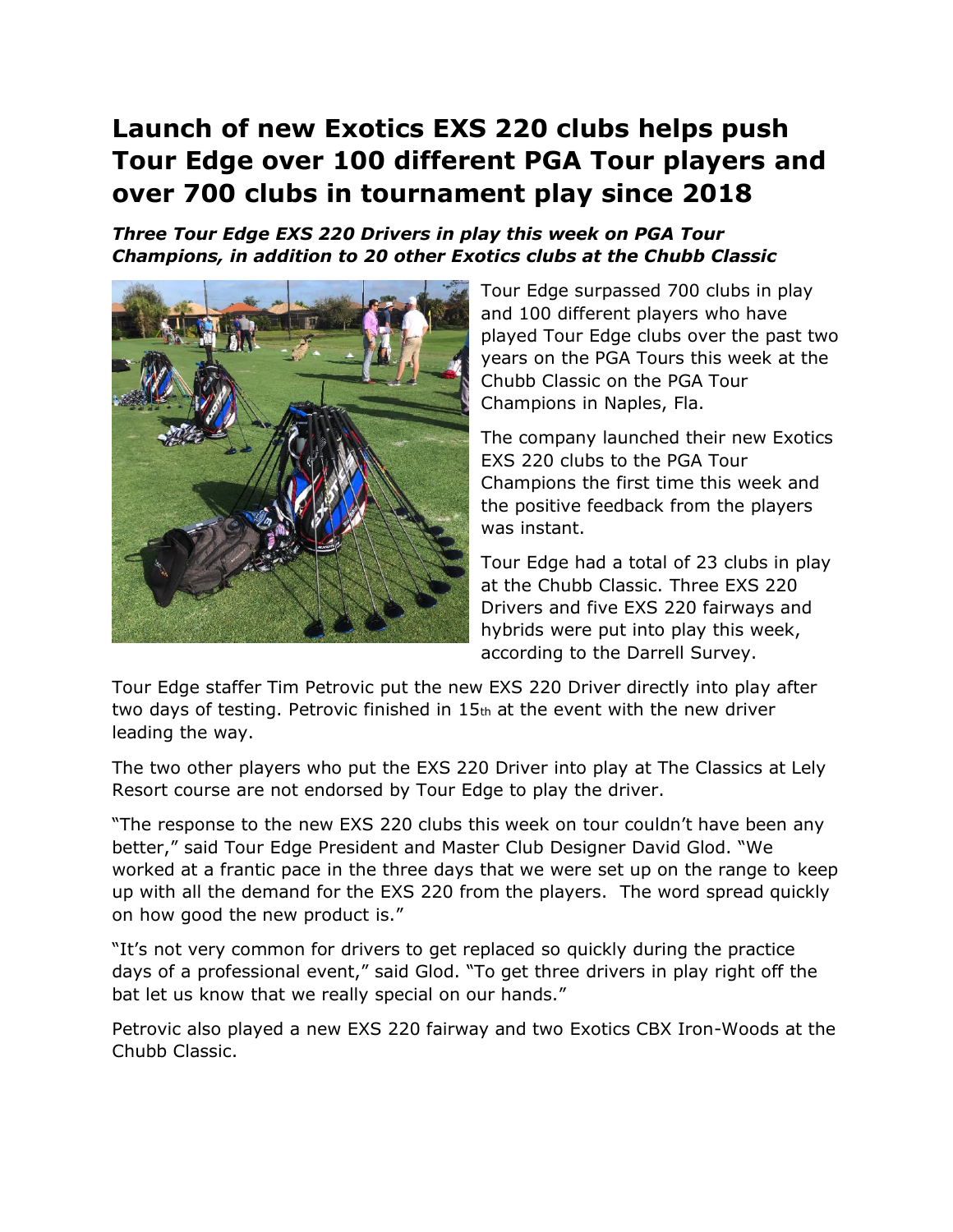With eight total utility irons in play at the event, Tour Edge was the#1 utility iron model in play on the PGA Tour Champions for the sixth time in the last seven PGA Tour Champions events.

Tour Edge staffer Tom Lehman finished 9th in Naples after firing a tournament low 63 (8 under-par) on Sunday. He was the first PGA Tour player to put the EXS 220 series into play when he played the EXS 220 fairway metal in Morocco, the 2nd event of the young 2020 PGA Tour Champions season.

It was the 106th Top 10 earned by Tour Edge clubs on the PGA Tours since 2018.

"Being out at every event with the legends of the game for a couple years has really helped us expand our horizons," said Glod. "With the Exotics EXS 220, we are up in the next stratosphere as far as innovation, sound, feel and overall performance. We are very excited about how the product has been received by the tour players and it seems we have taken that next step into expanding our play in the driver category."



Since 2018, over 700 Tour Edge clubs by

over 100 different PGA Tour professionals have earned 12 wins, 16 runner-up finishes and over 50 Top 5 finishes on the PGA Tours.

## **About Tour Edge**

Tour Edge, an American owned and operated company for more than 34 years, manufactures and sells golf clubs under three distinct brand names: Exotics, Hot Launch and their "Get in the Game" products.

In 1986, David Glod founded Tour Edge with a focus on offering high quality and technologically advanced golf products that were as cutting edge as they were affordable. Today, Glod is considered one of the preeminent master club designers in golf club design and has led Tour Edge to be a Top 10 manufacturer in every club category.